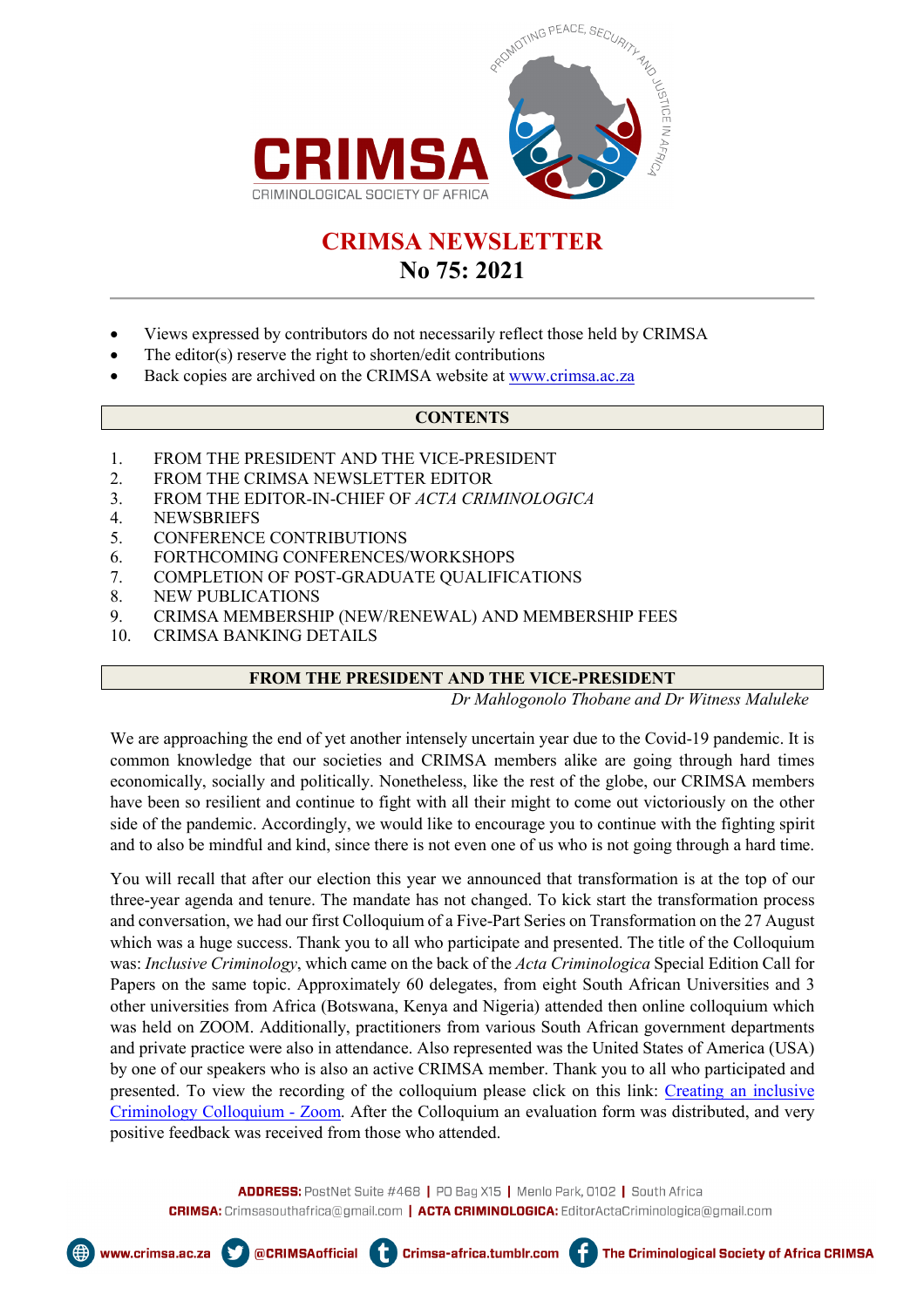

The recommended focus areas for the series which will continue form early in the year in 2022, in order of preference, were as follows:

- 1. Transforming research methods;
- 2. The role of criminology in policy reform and social justice;
- 3. Decolonising the curriculum for criminology;
- 4. Conducting peer reviews of journals articles.

As a result, the Transformation Colloquium Series will continue in the abovementioned order.

Part of the exciting events planned for next year are, namely: a 'recruitment drive/plan' to grow our membership, which we have already seen grow significantly since our election. Furthermore, we are seeing transformation in our membership in that more and more students, multi-disciplinary members, and practitioners from both private and public sectors are becoming members of our Society. We, therefore, continue focusing on growing our membership and attracting new members not only in South Africa but across the African continent, as well as internationally in the various African diaspora. Please remember to renew your membership, since you cannot participate in any of our activities unless you are an active paid up member. **CRIMSA membership runs from January to December and must be renewed annually at the beginning of the year.** (Membership includes receipt of all published issues of the journal in the year of membership received in the e-journal format. Due to rising costs subscription to the hardcopy edition of the journal is no longer an option for members). Moreover, development of our students and early career professionals/academics members is an integral part of our vision and, from 2022 onwards, we plan to have more activities for this cohort, such as writing retreats and continuation of emerging resarchers' colloquia.

As you may recall, we added more sub-committees this year to the few that already existed and we would like to still extend an invitation to all of you who are interested in serving on any of these. If you are interested, please email the Chair(s) of the respective committee(s):

- Marketing: Chairs Dr Maluleke [\(witness.maluleke@ul.ac.za\)](about:blank) and Dr Thobane [\(kwadims@unisa.ac.za\)](about:blank)
- Finance: Chair Mrs. Van Schalkwyk [\(Vjaarl@unisa.ac.za\)](about:blank)
- Transformation: Chair Prof Gopal  $(Gopal@ukzn.ac.za)$

@CRIMSAofficial **4** 

- Emerging Researchers: Chairs Prof Artz [\(lillian.artz@uct.ac.za\)](about:blank) and Dr Thobane [\(kwadims@unisa.ac.za\)](about:blank)
- Professionalisation: Chairs Prof Barkhuizen (Jaco.Barkhuizen @ul.ac.za) and Dr Maluleke [\(witness.maluleke@ul.ac.za\)](about:blank)

We wish you all the best with the final stretch of the year and good luck to our academic members with the marking of exams and finalisation or marks. We also wish you all a restful festive season. Please be safe and come back in 2022 refreshed, since we would like to continue this exciting journey with you!

ADDRESS: PostNet Suite #468 | PO Bag X15 | Menlo Park, 0102 | South Africa CRIMSA: Crimsasouthafrica@gmail.com | ACTA CRIMINOLOGICA: EditorActaCriminologica@gmail.com

Crimsa-africa.tumblr.com



www.crimsa.ac.za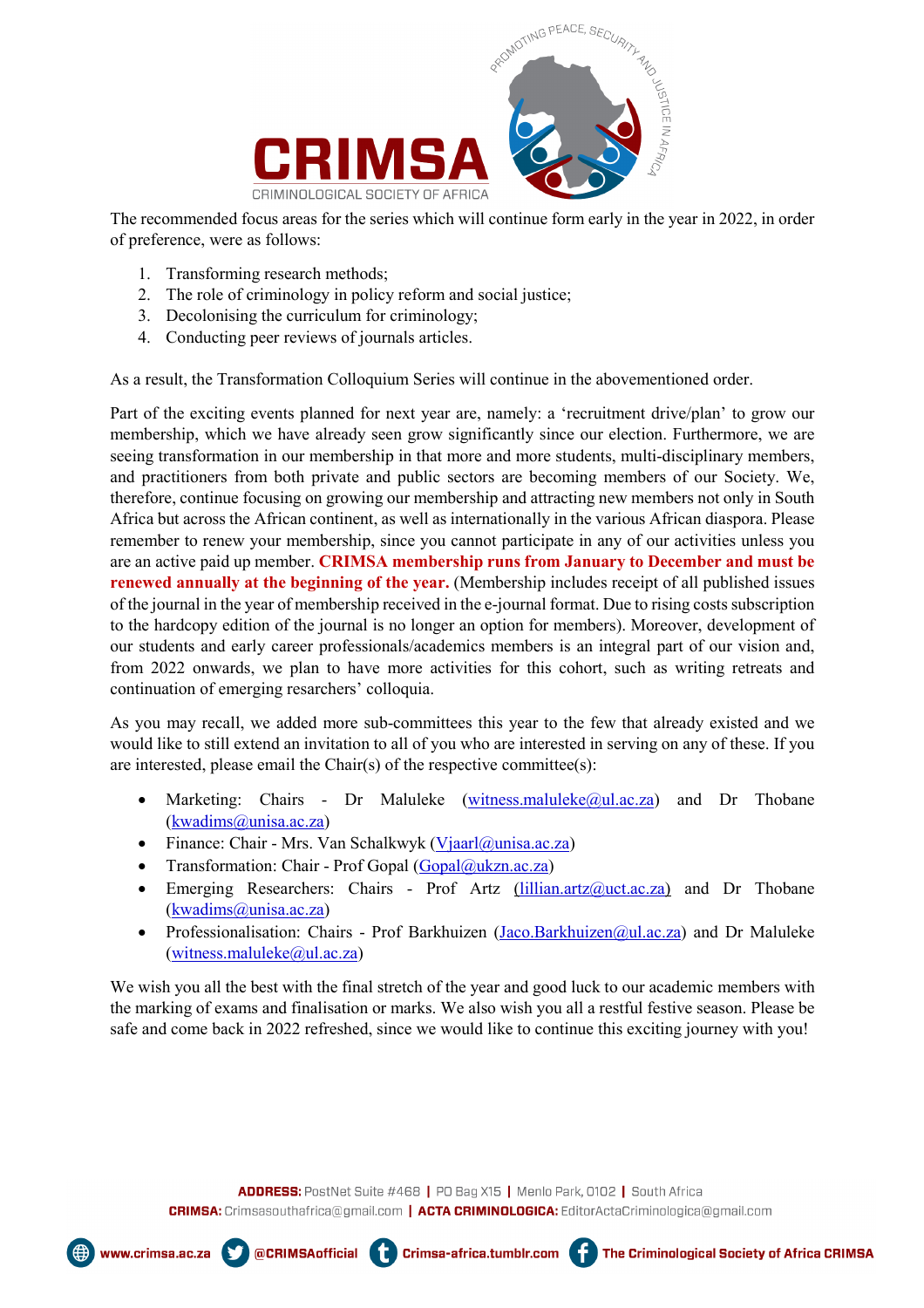

#### **FROM THE CRIMSA NEWSLETTER EDITOR**

*Ms Vuyelwa Maweni*

You are reminded to please renew your CRIMSA membership. See details on how to renew your membership at the end of this newsletter. After renewing your membership, please email your proof of payment to the CRIMSA Secretary, Prof Gopal at Gopal@ukzn.ac.za; **and** the Treasurer, Mrs. Van Schalkwyk at  $Vjaarl@unisa.ac.za$ . We also urge every CRIMSA member who has not completed the</u> online membership this year to please do so on the CRIMSA website [\(www.crimsa.ac.za](http://www.crimsa.ac.za/) and go to [CRIMSA Membership\)](about:blank). If possible, please complete the form in full as all the information requested is important. This will also ensure that we have your most recent and updated information. **Please check that we have your contact details on our mailing list recorded correctly.** To do so, please communicate with Prof Gopal. Lastly, remember that all correspondence related to the newsletter should be emailed to me at: [Maweniv@ukzn.ac.za.](about:blank)

## **ACTA CRIMINOLOGICA**

 *Prof Lillian Artz*

Like most journals, *Acta Criminologica: African Journal of Criminology and Victimology* has faced a several challenges in 2021, especially during the height of the COVID-19 pandemic. We are aware that online teaching and supervision; delays in research due to restricted fieldwork measures and protocols; employment or funding uncertainties; personal losses; and a general sense of fatigue has affected many scholars this year. This in turn, has had an impact on the receiving of article submissions to the journal, particularly manuscripts based on empirical work. In addition, efforts to ensure that we have a wide representation of institutions and a diversity of authors has resulted in delays in the uploading editions, but we continue to see improvements on this front. Encouragingly, our manuscript submission and review systems and processes are going from strength to strength as we improve both the administrative and technical aspects of our online system.

Most exciting is the knowledge that we are faring very well in relation to many other journals in South Africa. On 10-11 November this year, the Annual National Scholarly Editor's Forum, hosted by the Academy of Science of South Africa (ASSAf), took place. Here we learned that our emerging research programme is comparable to the *South African Journal of Science (SAJS)*, a highly respected journal in South Africa and internationally. We also learned that we have been fully compliant with the POPI Act in all of our activities and engagements through both CRIMSA and *Acta*. As a journal, we also have not only meet, but have exceed, the principles of the ASSAf 'Code of Good Practice', which focuses on editorial policies, processes and governance. Finally, a presentation on publication quality and integrity in science, reinforced our assessment that our approach to diversity of publications; our peer review processes; our emphasis on ethical research; our engagement with authors and reviewer; and our publication decision-making processes, are exemplary.

It is therefore important that I use this opportunity to thank the many people who have not only kept *Acta* afloat during this challenging year, but who have continued, through their hard work and ongoing commitment, to improve the quality of the journal and strengthen our systems. In addition to our current Editorial Team (Prof Francois Steyn and Dr Tara Harris-Cik), our Copy Editor (Prof Anthony Minnaar),





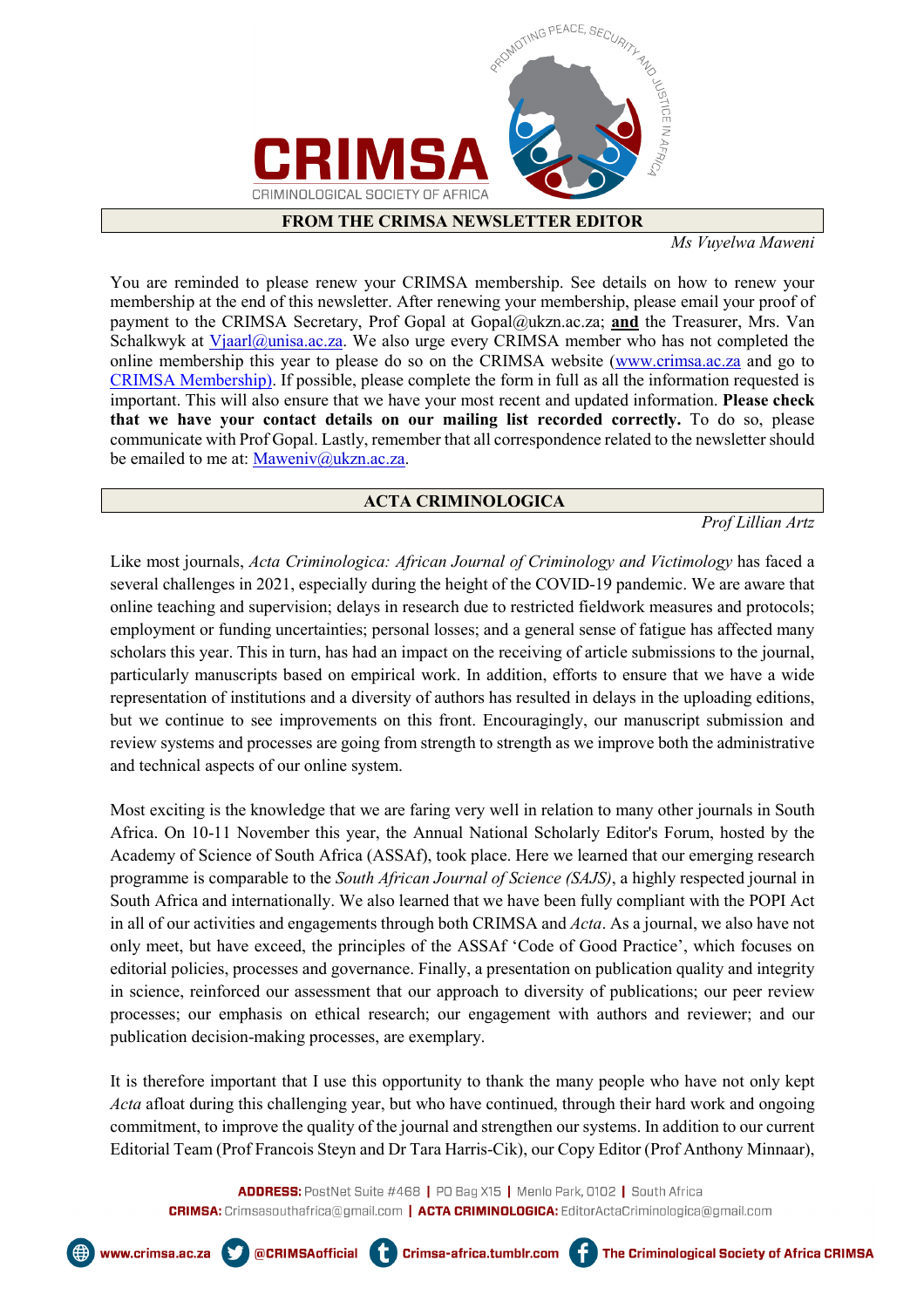



our Assistant Editors (Ms Lufuno Sadiki and Mr Ashwill Phillips), I would like to extend my deepest gratitude to our Editorial Board, our reviewers and, it goes without saying, our authors. Let us continue to elevate the standards of the journal, through research excellence; diversity of knowledge(s); engaged and constructive reviews; and transparent and ethical publication processes. A long overdue and heartfelt 'thank you' to you all.

## **NEWS BRIEFS**

## **DR SIBISI OBTAINS PHD FROM UNIVERSITY OF KWAZULU-NATAL AND INTERVIEWED BY NEWZROOM AFRIKA**



Congratulations are extended to Dr Sibisi as she recently graduated from the University of KwaZulu- Natal with a PhD in Criminology and Forensic Studies. Dr Sibisi's study is titled School violence in selected Schools in KwaZulu-Natal and it examined school violence - direct and indirect from the perspective of victims in a school setting as well as those who were observers. Her study identified school-based violence with specific reference to community violence and high rates of crime as drivers of stress and fear among learners and educators. Sibisi's study recommends that it is very important for partnerships between key stakeholders such schools, the community, and the police to be established to address alcohol and drug peddling in and around schools.

Furthermore, Dr Sibisi shared her insights and expertise in an interview conducted by Newzroom Afrika, the broadcasting news channel invited her to share her knowledge on the issue of school violence in the country. This interview was based on the incident of bullying that took place in Venda in the Limpopo Province that resulted in the victim committing suicide. Dr Sibisi stated in her interview that: "bullying is the most common form of school-based violence in South Africa. Victims of school-based bullying suffer in silence as they grapple with the long-lasting and traumatic effects of their experiences." Dr Sibisi further stated that victims of bullying often feel too afraid to go to school − they become depressed and lonely and eventually dislike going to school.

## **UNIVERSITY OF LIMPOPO CONFERS PHD TO DR CHABALALA**



www.crimsa.ac.za

Congratulations are extended to Dr Chabalala for obtaining her Doctor of Philosophy in Criminology from the University of Limpopo. Her thesis was titled: A study of motivational factors of violent protests in Malamulele and Vuwani, Limpopo Province. The key findings of Dr Chabalala's study were Malamulele residents were concerned about being in the Thulamela Municipality, and some of their concerns included but were not limited to employment and service delivery. This study found that in Vuwani, the violent protests were influenced by the government's inability to effectively consult residents in the merger between Vuwani and Malamulele which was done with the intention of quenching the violent protests that had erupted in the Malamulele area. Violence is said to have occurred because the

The Criminological Society of Africa CRIMSA

government was unresponsive, and it had failed to provide adequate services and had also made

@CRIMSAofficial Capacities-africa.tumblr.com

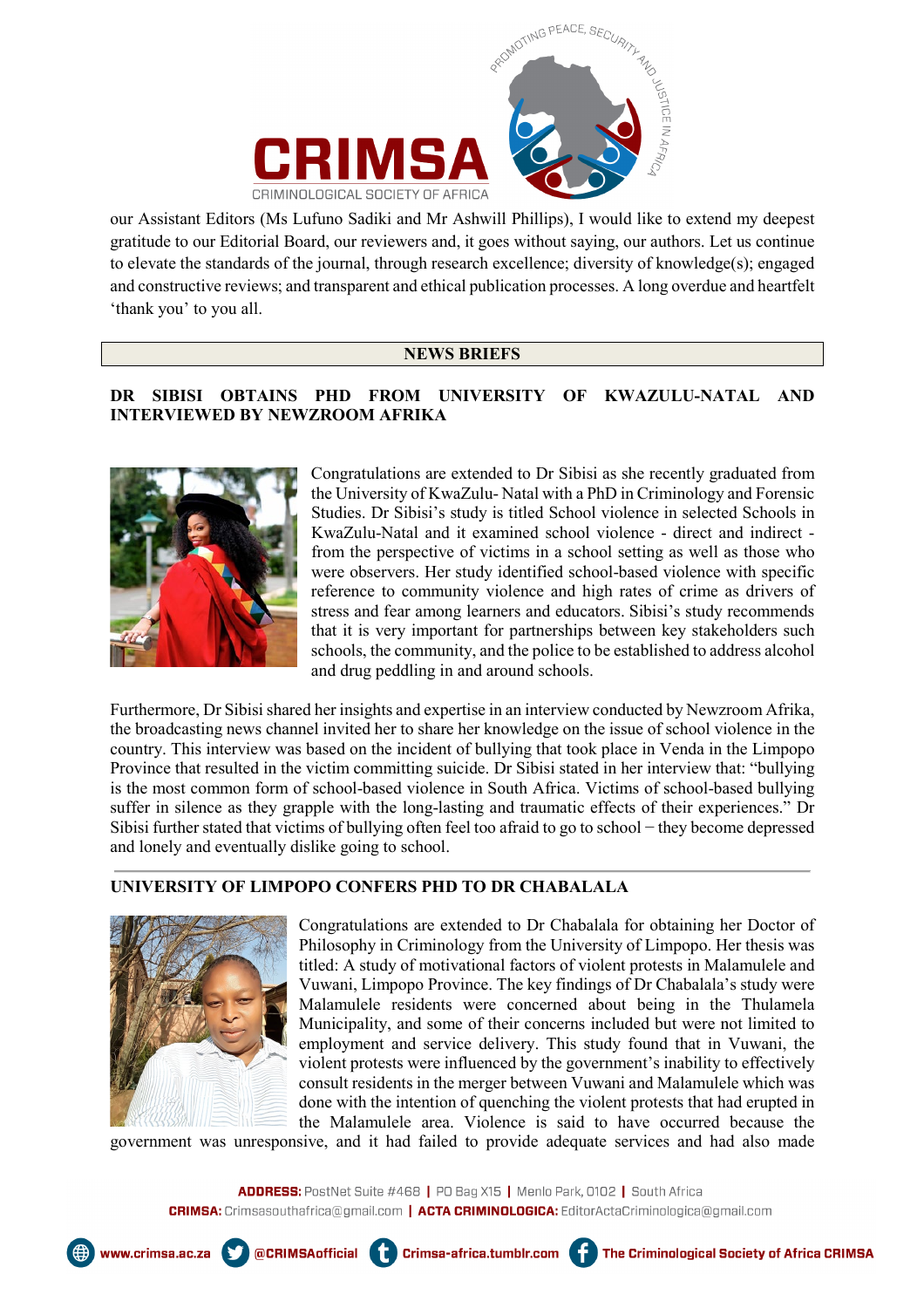

unfulfilled promises. Moreover, this study also found that people engaged in collective violence because of anger and frustration.

### **MR MBHELE PRESENTS AT UKZN REGULATING PRIVATE SECURITY INDUSTRY WEBINAR**



Congratulations to Mr Mbhele for delivering an excellent presentation at a UKZN Webinar entitled "Bridging the Gap between Theory and Practice: Regulating the Private Security Industry." The focus of Mr Mbhele's presentation was on a subject he believes has been receiving very little attention from both the academe and PSIRA as the regulatory authority of the private security industry in South Africa. According to Mr Mbhele, the growth of the industry has come with challenges, and one of the challenges it faces is its regulation.

#### **TUT PROF AWARDED AFRICAN RESEARCH CHAIR IN PUBLIC SAFETY**



Congratulations to Prof Mofokeng for being elected as the African Research Chair for Campus and School Public Safety**.** The African Research Chair for Public Safety in institutions of learning will contribute extensively towards focussed research to find knowledge-based innovative solutions that stem the tide of school/campus crimes and violence on the African continent. Through his widespread local, continental and international academic networks, Prof Mofokeng will be able to attract the best scholars, researchers and emerging researchers to conduct empirical research on the root causes of crime and endemic violence in learning communities in Africa.

#### **CRIMSA VICE PRESIDENT WINS A BEST OVERALL UPCOMING RESEARCHER AWARD AND IS SELECTED FOR THE DHET FUTURE PROFESSORS PROGRAMME**



Congratulations to Dr Maluleke, a senior lecturer at the University of Limpopo (UL) for winning a Best Overall Upcoming Researcher Award in the University. Dr Maluleka was also selected by the Department of Higher Education and Training (DHET) to participate in its highly competitive and prestigious Future Professors Programme. According to DHET, this programme targets the country's most talented young academics to accelerate their readiness to become university professors. The FPP involves an innovative approach to growing a representative professoriate through the implementation of a coherent, structured, and effectively supported programme, aiming to contribute to the need for a critical mass of academic excellence and leadership in Higher Education Institutions (HEIs) in South Africa. To say we are proud of you is an understatement Mr. Vice-President!





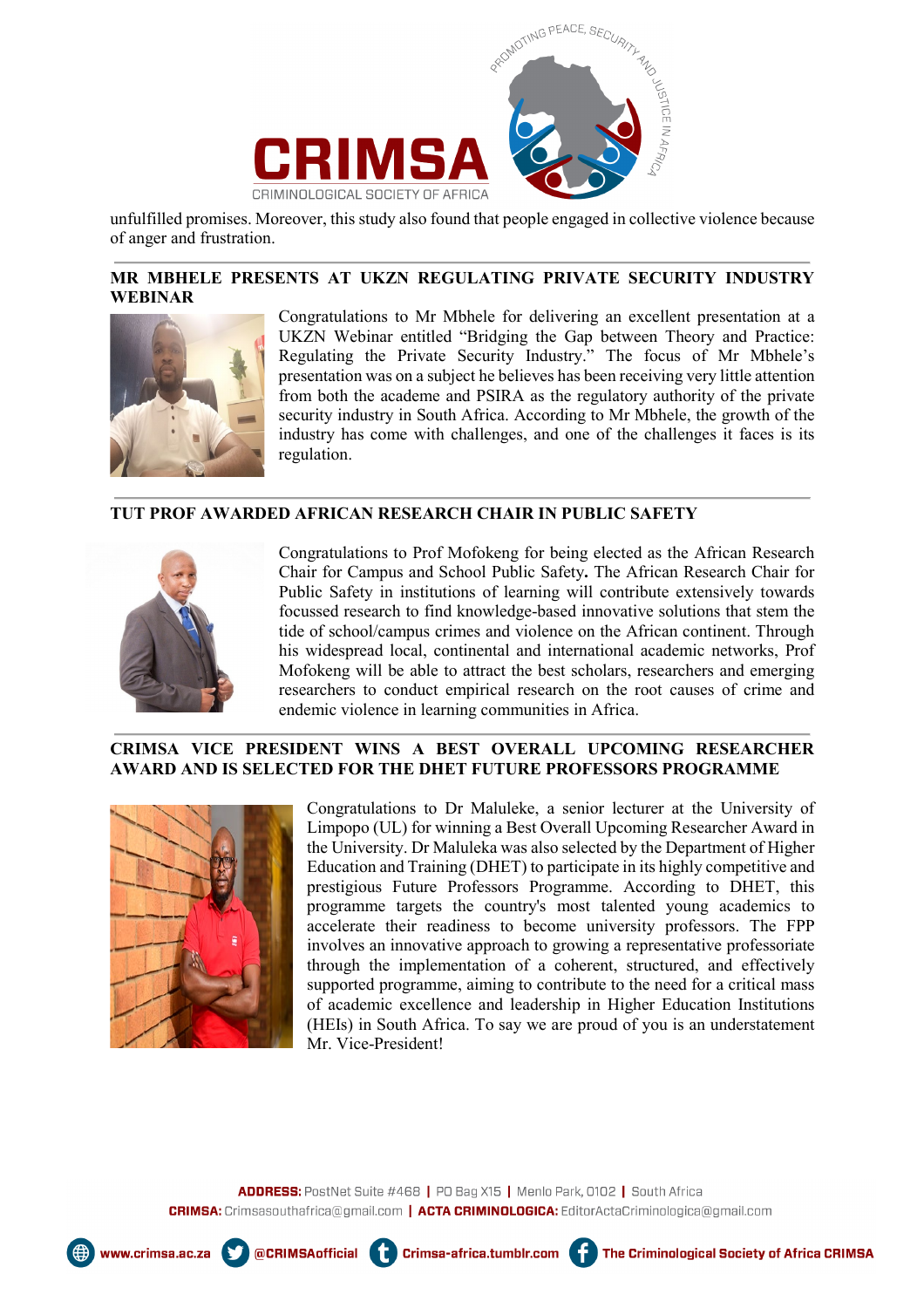

#### **CONFERENCE CONTRIBUTIONS AND PRESENTATIONS**

#### **BRITISH JOURNAL OF COMMUNITY JUSTICE VIRTUAL SEMINAR IN CONJUNCTION WITH THE CRIMINAL JUSTICE ALLIANCE, 28 APRIL 2021, MANCHESTER METROPOLITAN UNIVERSITY, ENGLAND**

Dr Francois Louw (UNISA, Corrections Management) presented a paper titled: *Victims' Participatory Rights in Parole Hearings: A South African Perspective*, at the British Journal of Community Justice (BJCJ) virtual seminar in conjunction with the Criminal Justice Alliance (CJA), *Making a Restorative Criminal Justice System a Reality*. The presentation elaborated on the rights of victims at the parole phase of their perpetrator and addressed the lack of research and knowledge regarding victim participation in parole hearings in South Africa. The presentation argued that practical challenges and obstacles remain for both the Department of Correctional Services and the victims of crime. Recommendations for future research, as well as policy reform, were also proposed in Dr Louw's presentation.

### **21ST ANNUAL CONFERENCE OF THE EUROPEAN SOCIETY OF CRIMINOLOGY, 08-10 SEPTEMBER 2021**

Prof F Steyn and Dr B van der Westhuizen presented a paper at the abovementioned conference, their paper was titled: *The pre-incarceration experiences of victimisation among imprisoned women in South Africa*. The findings of the paper were as follows: Due to the small proportion (3%) of women making up South Africa's correctional population, female offenders are often neglected in research. This paper reports on the experiences of victimisation among incarcerated women, specifically regarding childhood abuse and community and partner violence. Standardised scales (including the Woman Abuse Screening Tool) were used to gather data from 85 women who served sentences in three local correctional centres. Nearly a third of respondents grew up with a household member who had a substance use problem (31%); or served a correctional sentence (32%). Nearly half saw or heard a household member who has been subjected to physical violence (44%). Two in five respondents personally experienced physical violence (41%) while growing up; and 49 percent have been injured with an object by a household member. A quarter experienced sexual abuse before the age of 18 years. In their intimate partnerships, 50 percent of respondents experienced physical abuse, while and 53 percent have been subjected to emotional abuse. The results of a Spearman's correlation analysis will be presented to demonstrate associations between the different victimisation scales.

#### **FORTHCOMING CONFERENCES/WORKSHOPS**

### **SIXTH INTERNATIONAL ACADEMIC CONFERENCE ON HUMANITIES AND SOCIAL SCIENCES, 19-21 NOVEMBER 2021, CENTRE INTERNATIONAL DE CONFÉRENCES SORBONNE UNIVERSITÉS (CICSU), PARIS.**

Scientists, researchers, members of the academia, non-profits, and government organisations from all over the world will come together for cross-border learning and exchange of ideas. Discover the latest trends and challenges in the industry, network with the leading minds, and share your knowledge with members of the community.

For more information visit: [https://www.iachss.org/?nowprocket=1](about:blank)

ADDRESS: PostNet Suite #468 | PO Bag X15 | Menlo Park, 0102 | South Africa CRIMSA: Crimsasouthafrica@gmail.com | ACTA CRIMINOLOGICA: EditorActaCriminologica@gmail.com



www.crimsa.ac.za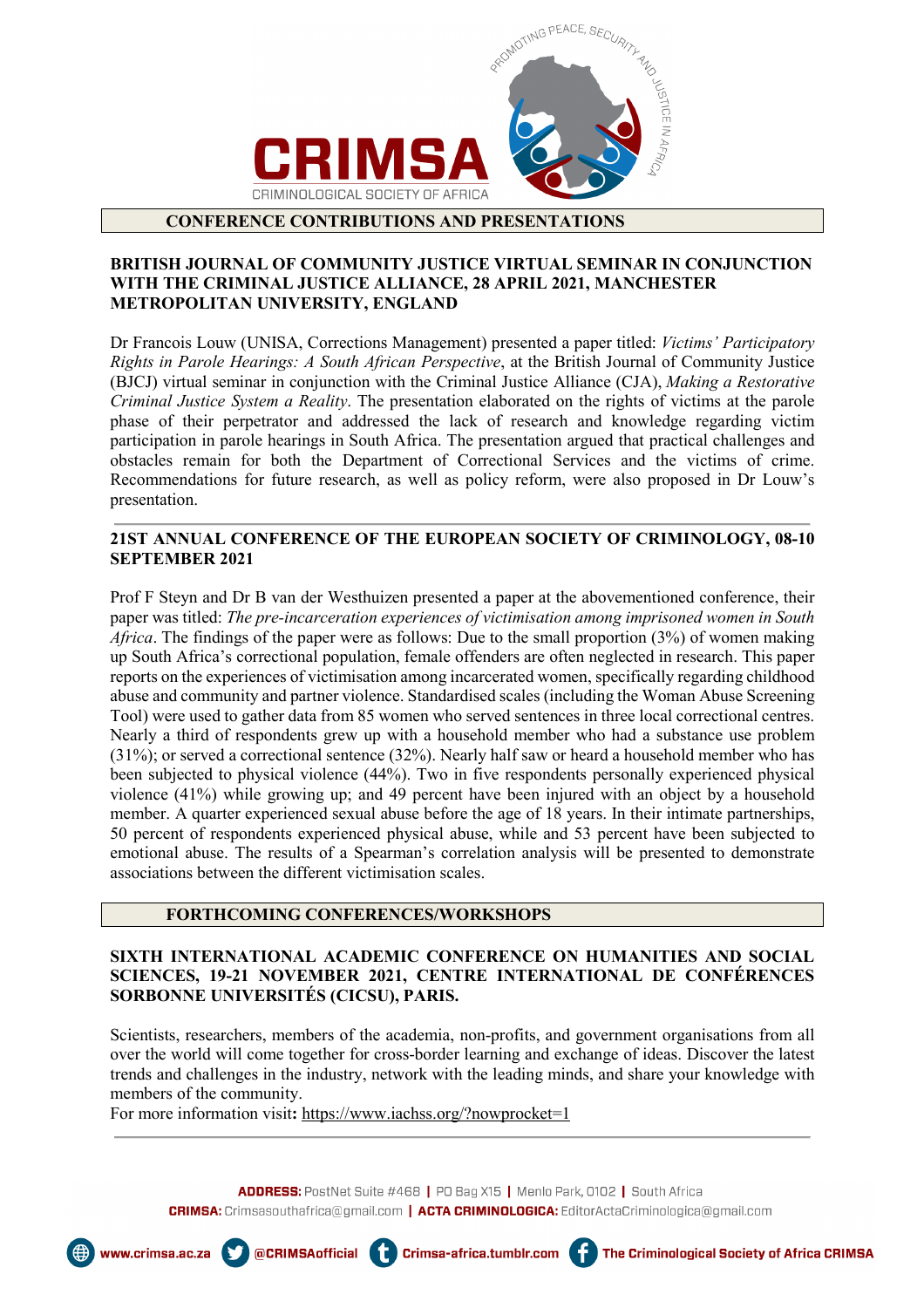

## **FOURTH INTERNATIONAL CONFERENCE ON FUTURE OF SOCIAL SCIENCES AND HUMANITIES, 20-22 MAY 2022, SAPIENZA UNIVERSITÀ DI ROMA, ROME, ITALY**

The 4<sup>th</sup> International Conference on Future of Social Sciences and Humanities is the premier forum for the presentation of new advances and research results in Social Sciences and Humanities theory and practice. This conference is a prestigious event, organised to provide an international platform for academicians, researchers, managers, industrial participants and students to share their research findings with global experts. All full paper submissions will be peer reviewed and evaluated based on originality, technical and/or research depth, accuracy and relevance to conference theme and topics. For more information visit[: https://www.fshconf.org/topics/?nowprocket=1](about:blank)

### **SEVENTEENTH INTERNATIONAL CONFERENCE ON INTERDISCIPLINARY SOCIAL SCIENCES, 21-23 JULY 2022, NATIONAL AND KAPODISTRIAN UNIVERSITY OF ATHENS, ATHENS, GREECE**

Founded in 2006, the Interdisciplinary Social Sciences Research Network is brought together by a common interest in disciplinary and interdisciplinary approaches, within and across the various social sciences, and between the social, natural and applied sciences. We seek to build an epistemic community where we can make linkages across disciplinary, geographic, and cultural boundaries. As a Research Network, we are defined by our scope and concerns and motivated to build strategies for action framed by our shared themes and tensions.

For more information visit[: https://thesocialsciences.com/2022-conference](about:blank)

## **COMPLETION OF POST-GRADUATE QUALIFICATIONS**

Congratulations to the following CRIMSA members who completed her post-graduate qualification:

**Chabalala, O.R.** (2021). *A study of motivational factors of violent protests in Malamulele and Vuwani, Limpopo province.* PhD (Criminology). University of Limpopo [Supervisor: Prof J Barkhuizen]

#### *Abstract*

The 1996 Constitution of the Republic of South Africa, allows people to protest, demonstrate, picket, and assemble when they believe their constitutional rights have been violated. There are legislations that have been put in place to ensure that while people are showing their dissatisfaction, they do not infringe on the rights of others by engaging in riotous behaviour. The Regulation of Gatherings Act [RGA] (Act 205 of 1993) is one of such acts. This study explored the motivations of violent protests in Malamulele and Vuwani in the Limpopo Province. A qualitative research methodology was utilised and in-depth interviews and focus group discussions were used to collect data. Purposive and snowball sampling techniques were used to sample the people who participated in the protests that occurred in the areas of this study. Thematic Content Analysis was used to analyse the findings from the in-depth interviews and the focus group discussions. The study found that the Malamulele residents were concerned about being in the Thulamela Municipality, and some of their concerns included but were not limited to employment and service delivery. This study found that in Vuwani, the violent protests were influenced by the government's inability to effectively consult residents in the merger between Vuwani and Malamulele which was done with the intention of quenching the violent protests that had erupted in the Malamulele area. Violence is said to have occurred because the government was unresponsive, and it had failed to provide adequate services and had also made unfulfilled promises. Moreover, this study also found that people engaged in collective violence because of anger and frustration. In addition, there were protestors who had personal interests and thereby encouraged the protestors to turn violent because of their fear of

**ADDRESS:** PostNet Suite #468 | PO Bag X15 | Menlo Park, 0102 | South Africa CRIMSA: Crimsasouthafrica@gmail.com | ACTA CRIMINOLOGICA: EditorActaCriminologica@gmail.com

@CRIMSAofficial

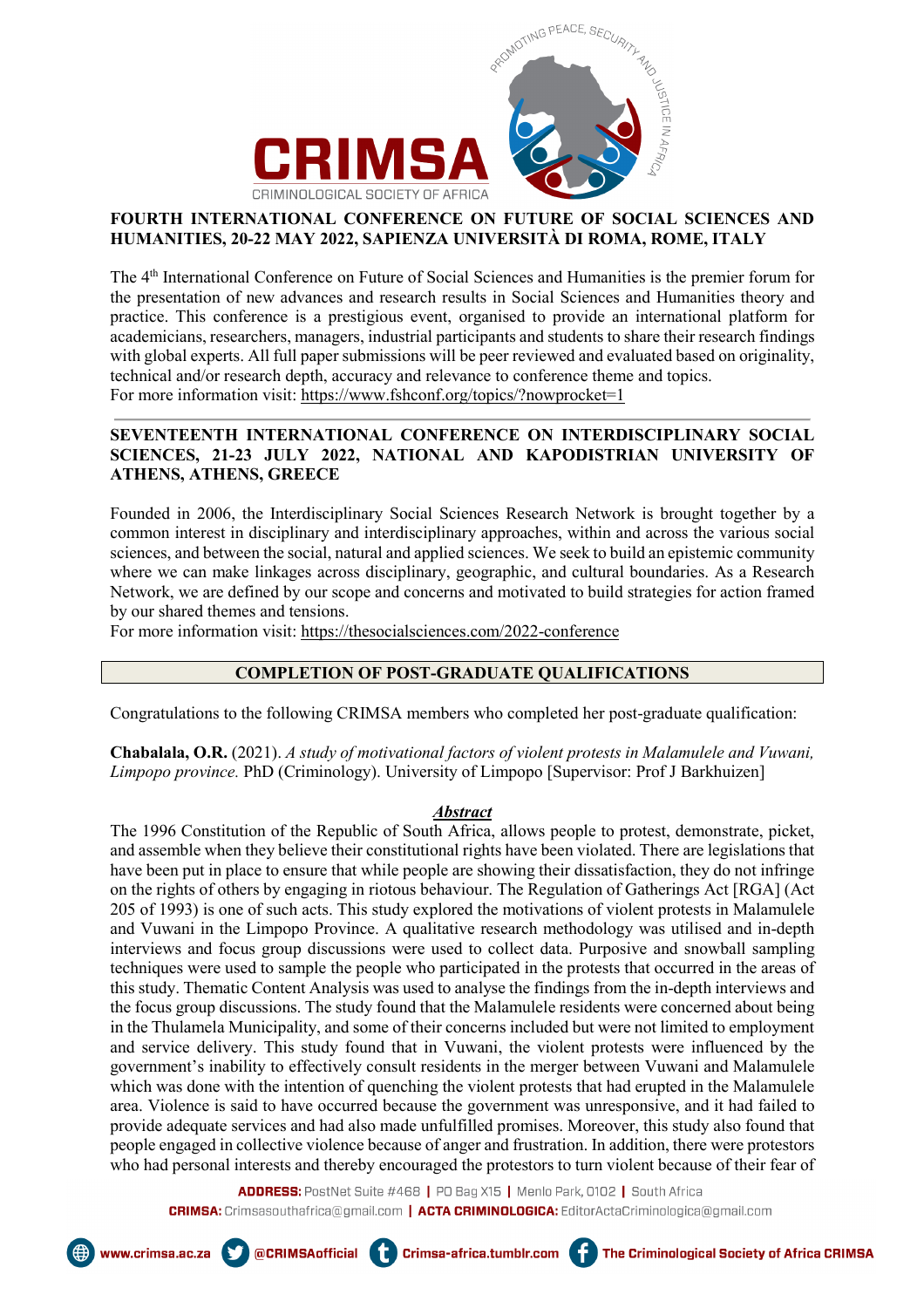



losing ward councillors' sits in the new municipality. There were also people who promoted collective violence to gain access to free grocery through looting. The destroying of government properties was seen as punishment to both the community and the government. Some protestors were emotionally disturbed when they saw buildings burning, while some children also learnt to respond with violence when in conflicting situations. The government lost money as they had to refurbish or replace things that they had already provided for. However, in comparison, the participants indicated that it is easy for the government to recover, because they only lose money while the community has to live with the scar of collective violence and its aftermath for a long time. The participants regard the inclusion of community members in government projects as a measure that can prohibit their engagement in collective violence as they will identify community buildings as their own. Participatory governance should be promoted in communities and the government should address problems as soon as they are identified. The findings of this study and the literature review guided this research to develop a model that can be used to reduce the motivation of people to become violent. Various role players were identified in this model, and they include but are not limited to: The national, provincial, and local leadership, government officials, the police, ward committees as well as the public.

**Sibisi, N.N** (2021). School violence in selected Schools in KwaZulu-Natal. PhD (Criminology). University of KwaZulu- Natal [Supervisor: Dr S Mkhize]

#### *Abstract*

School violence has become pervasive and is on the upsurge in schools throughout South Africa, and more especially in the province of KwaZulu-Natal. The reality is that learners carry knives and guns to school, and many attend school under the influence of substances such as drugs and alcohol. Schools are meant to be a welcoming environment where educators can teach openly and learn without fear of victimisation and danger. Learners and educators who are exposed to violence on a regular basis suffer from various adverse psychological and physical effects. This research examined the causes, direct and indirect, of school-based violence and how it impacted both learners and teachers, using those who observed it and those who were victims of this scourge within a school setting. A qualitative research approach was adopted using educators and learners as key informants, and focus group participants, respectively. This study identified school-based violence, with specific reference to community violence and high rates of crime, as drivers of stress and fear among learners and educators. Reportedly, many learners in the schools under study exhibited behavioural problems due to the adverse socio-economic conditions they encountered and imbibed within their respective communities. Based on the findings, the study recommends that close collaboration and partnerships among schools, the community, and the police should be forged to address alcohol and drug peddling in and around schools in a concerted attempt to curb these societal problems. Moreover, parents and guardians need to take accountability for their children's delinquent behaviour. A point of departure should be their active involvement in their children's education through attendance of school meetings where issues of school violence, drugs, and weapons are discussed and resolved collaboratively.

ADDRESS: PostNet Suite #468 | PO Bag X15 | Menlo Park, 0102 | South Africa CRIMSA: Crimsasouthafrica@gmail.com | ACTA CRIMINOLOGICA: EditorActaCriminologica@gmail.com

Crimsa-africa.tumblr.com

@CRIMSAofficial **4** 



www.crimsa.ac.za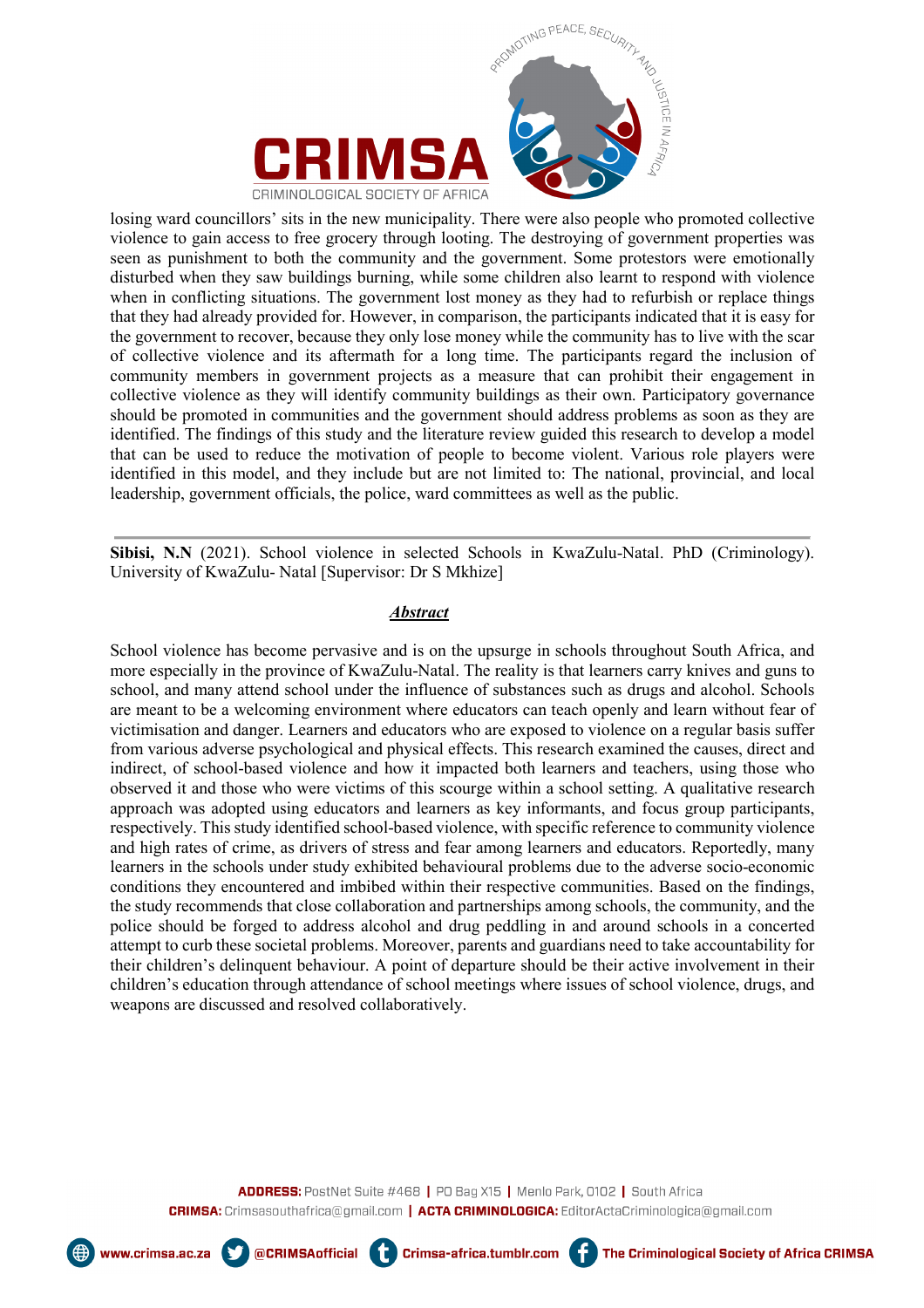

## **NEW PUBLICATIONS**

All CRIMSA members are encouraged to send their most recent and substantive publications to be published in the newsletter.

#### **BOOK PUBLICATIONS**

#### **Book 1:**

Yin, E.T. & Kofie, N.F. (Eds). (2021). *Contemporary issues in Criminology in Africa*. Hauppauge, NY: Nova Science.

## **Chapter contributions**

- *1. Superstitious beliefs and crime nexus in African communities*  Usman Adekunle Ojedokun, PhD – University of Ibadan, Nigeria
- *2. Conducting research in Ghana's prisons: Recounting administrative and ethical dilemmas*  Edgar Takyi Akonor, PhD, and Alex Somuah Obeng, PhD, University of Cape Coast, Ghana
- *3. Modulating criminality among Ghanaian public and state officials: Exploring transformational change mechanisms*  Delali Adjoa Dovie, PhD, University of Ghana, Ghana
- *4. Prisons and prisoners' challenges and opportunities: The South African perspective*  Dumisani Quiet Mabunda, PhD, University of South Africa, Pretoria, South Africa
- *5. Strengthening criminal justice systems and institutions to consolidate democratic governance in Ghana: The role of state and civil societies*
- *6.* John Kwame Boateng, PhD and Ernest Darkwa, University of Ghana, Accra, Ghana, et al. *We were very tired and so we Slept: Investigating the lived experiences of crime victims in University of Cape Coast, Ghana*

 Alex Somuah Obeng, PhD and Elijah Tukwariba Yin, PhD, University of Cape Coast, Cape Coast, Ghana

#### **Book 2:**

Singh, S., Srivastava, M., & Sethi, V. (Eds). (2021). *Crime, criminality and criminal justice system*. India: Wordscope.

This is a unique work which indicates similarity in pattern of crime in India and SouthAfrica and brings out similar approaches in criminal justice system. Anact of crime by an individual or group of individuals is not only directed at the individual or group of individuals but the entire earth and may disturb the ecological balance. The book indicates how many individuals get motivated to commit crime and the impact thereof on criminal justice, especially the correctional system. The uniformity across the globe can be correlated. It becomes evident how the efforts to bring in social harmony through the control of crime is a costly affair. This book is not only helpful to those in system like policy makers, researchers, practitioners, students, media, police, judiciary, prosecution, correctional

ADDRESS: PostNet Suite #468 | PO Bag X15 | Menlo Park, 0102 | South Africa CRIMSA: Crimsasouthafrica@gmail.com | ACTA CRIMINOLOGICA: EditorActaCriminologica@gmail.com

@CRIMSAofficial

ŧ

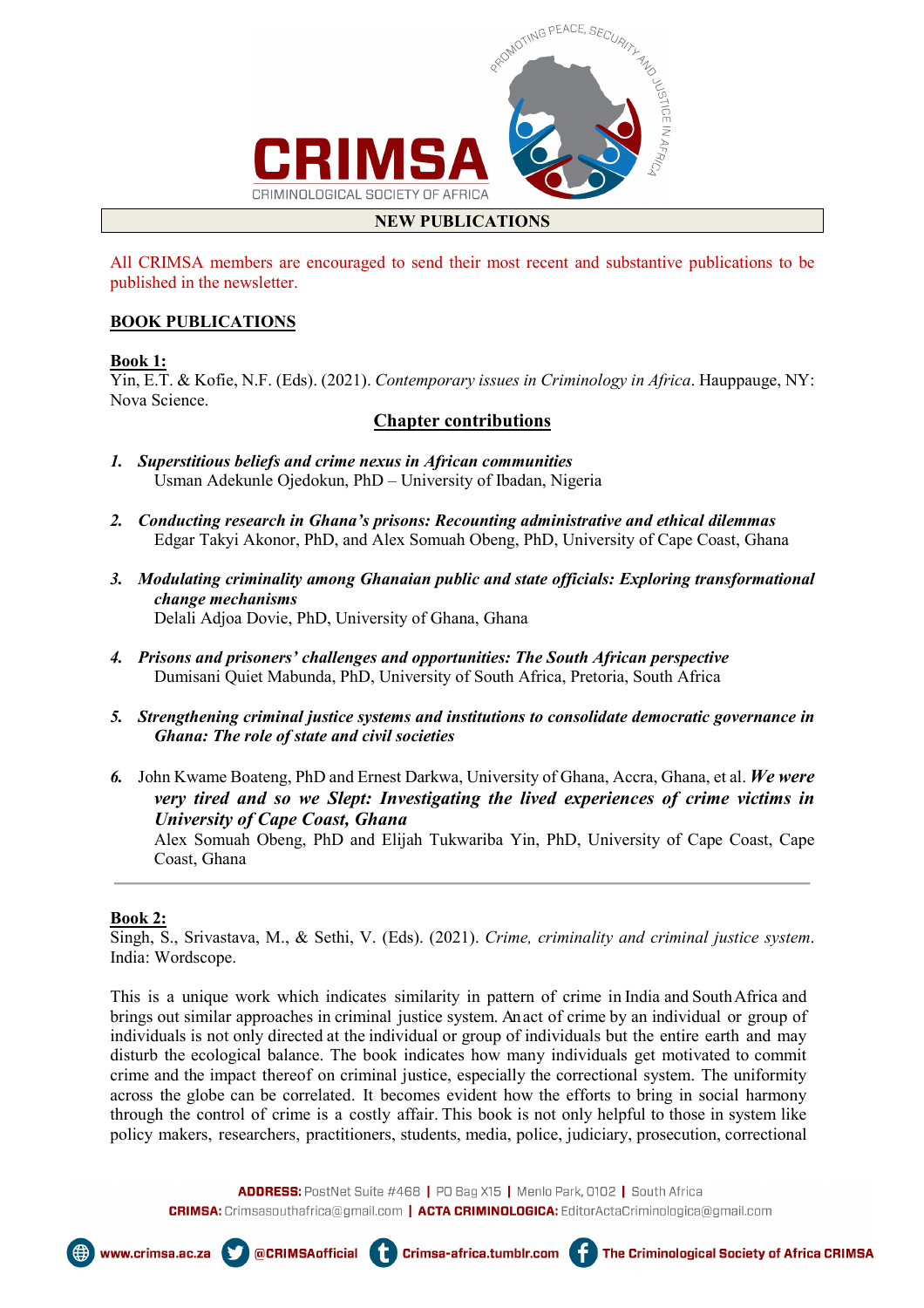

administration and other stakeholders but also to a layperson who is not involved in criminal science studies.

## **Chapter contributions**

- *1. Crime, criminality and criminal justice in context* Shanta Balgobind Singh
- *2. An overview of the South African criminal justice system's response to male sexual secondary victimization within correctional services* Ntombenhle Ntombela, Aden Dejene Tolla and Patrick Bashizi Bashige Murhula
- *3. Ending illicit drug use in South Africa: Legislative measures as a solution* Sogo Angel Olofinbiyi and Thembelihle Mtambo
- *4. A meta-analytical study on rape culture: Understanding the myths and the problems in South Africa* Sazelo Mkhize, Berlinda Majola Khanyisile and Sogo Angel Olofinbiyi
- *5. Child victimization: Effects of corporal punishment* Londeka Ngubane and Sazelo Mkhize
- *6. The phenomenology of Muti: Traditional medicine killings for body parts in Butterworth, Eastern Cape rural area of South Africa* Belu Sinovuyo and Ephraim Kevin Sibanyoni
- *7. Contemporary issues on terrorism and counter-terrorism measures: Lessons from boko haram phenomenon* Sogo Angel Olofinbiyi and Shanta Balgobind Singh
- *8. A critical analysis of overcrowding in South African correctional centres* Nomakhosi Nomathemba Sibisi and Sogo Angel Olofinbiyi
- *9. Restorative justice* Jyoti Yadav
- *10. Indian criminological overview on correctional administration during initial colonial period* Mridul Srivastava
- *11. Role of the police in administration of criminal justice* Devika Singh Rana
- *12. Cyber crime and crime against children with reference to cyberspace in Indian context* Nitish Kumar Soni
- *13. Criminal psychology* Vijaya Sethi and Priyanka Shukla

ADDRESS: PostNet Suite #468 | PO Bag X15 | Menlo Park, 0102 | South Africa CRIMSA: Crimsasouthafrica@gmail.com | ACTA CRIMINOLOGICA: EditorActaCriminologica@gmail.com







ŧ

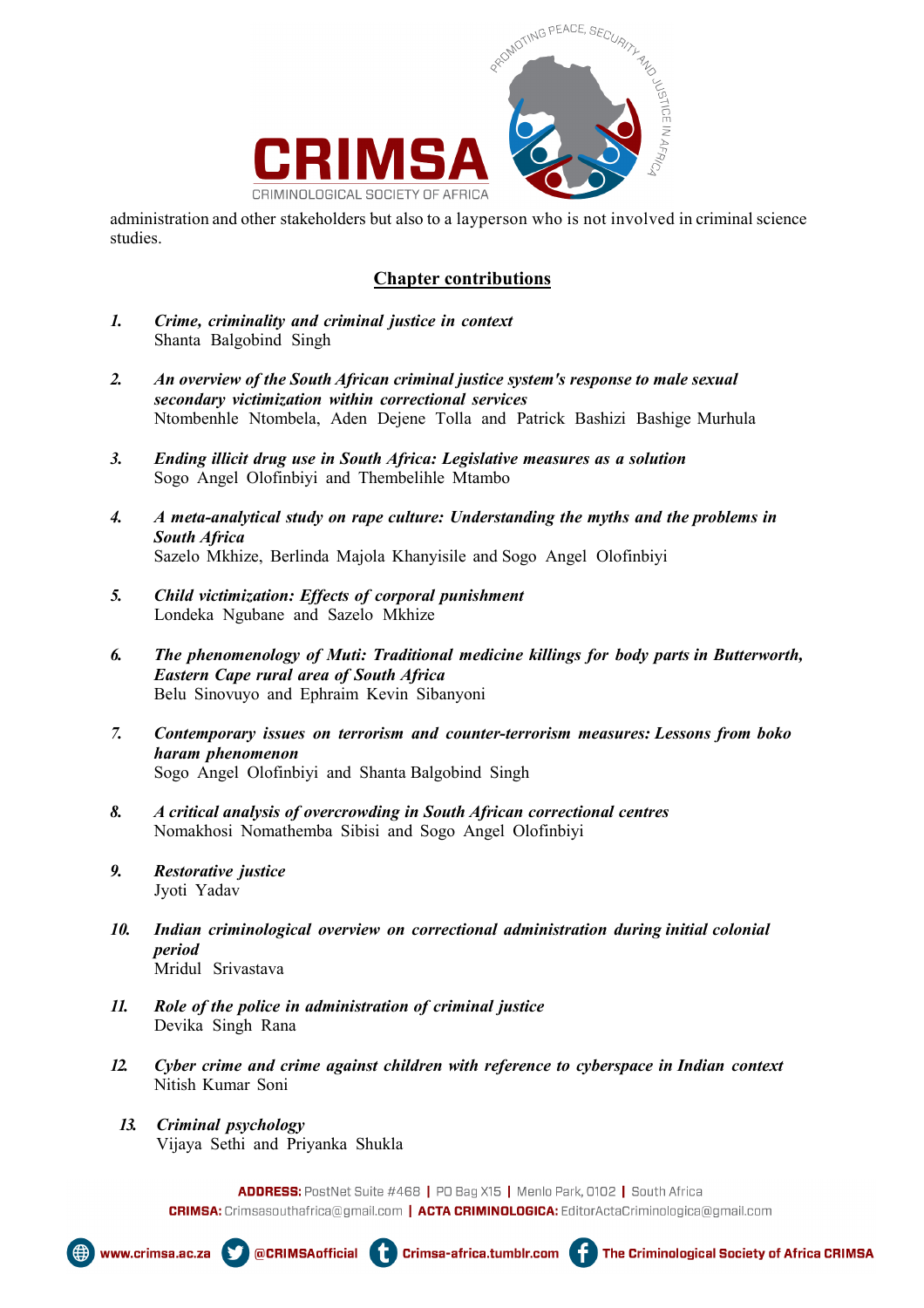

- *14. Correctional social work in India* Geetanjali Srivastava
- *15. Modern trends in criminology and corrections in India* Mridul Srivastava, Gauri Srivastava and Akashna Singh

#### **Book 3:**

Ngulube, P. (Ed). (forthcoming 2022). *Handbook of research on mixed methods research in information science*. IGI Global.

Mixed methods research is becoming prevalent in many fields, yet little has been done to elevate mixed methods research in information science. A comprehensive picture of information science and its problems is needed to further understand and address the issues associated with it as well as how mixed methods research can be adapted and used.

The **Handbook of Research on Mixed Methods Research in Information Science** discusses the quality of mixed methods studies and methodological transparency, sampling in mixed methods research, and the application of theory in mixed methods research throughout various contexts. Covering topics such as the issues and potential directions for further research in mixed methods, this comprehensive major reference work is ideal for researchers, policymakers, academicians, librarians, practitioners, instructors, and students.

### **Chapter contributions**

*1. Application of mixed methods in information science research in Africa: A methodological Review*

Sarah Nakaziba (Aga Khan University, Uganda), Mary Namuguzi (Aga Khan University, Uganda)

- *2. [Using simple and complex mixed methods research designs to understand research in](about:blank)  [information science](about:blank)* Patrick Ngulube (University of South Africa, South Africa)
- *3. Mixed methods research: It is about deliberate fusion* Judith Mavodza (Zayed University, UAE)
- *4. Combinations of practical integration strategies used in mixed methods information studies* Pierre Pluye (McGill University, Canada), Vera Granikov (McGill University, Canada)
- *5. Paradigmatic foundations of mixed methods research: The incompatible thesis of mixing belief systems* Notice Pasipamire (National University of Science and Technology, Zimbabwe), Mehluli Masuku (National University of Science and Technology, Zimbabwe)
- *6. Combining scientific worldviews in mixed methods research* Pierre Pluye (McGill University, Canada), Quan Nha Hong (McGill University, Canada), Reem El Sherif (McGill University, Canada), Isabelle Vedel (McGill University, Canada)







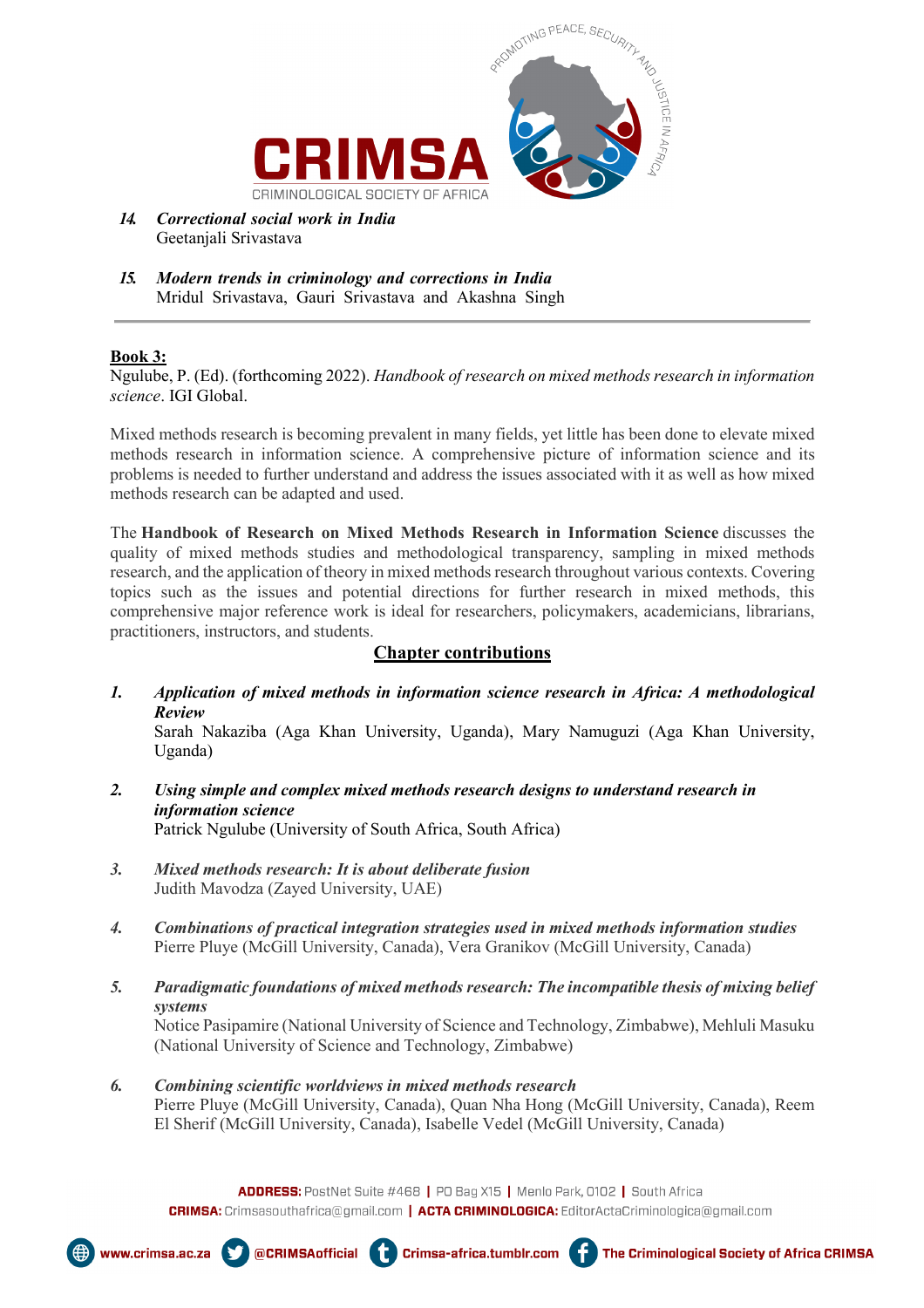



- *7. [Mixing qualitative and quantitative evidence in a systematic review: Methodological guidance](about:blank)  [with a worked example of collaborative information monitoring](about:blank)* Vera Granikov (McGill University, Canada), Quan Nha Hong (McGill University, Canada), Pierre Pluye (McGill University, Canada)
- *8. [Mixed methods and quality of postgraduate research: A Kenyan perspective](about:blank)* Tom Kwanya (The Technical University of Kenya, Kenya)
- *9. [Designing mixed methods studies to contribute to social, economic, and environmental](about:blank)  [justice: Implications for library and information sciences](about:blank)* Donna Mertens (Independent Researcher, USA)
- *10. [Transforming methods for research with indigenous communities: An African social sciences](about:blank)  [perspective](about:blank)* Mahlogonolo S. Thobane (University of South Africa, South Africa), Shandre Kim Jansen van Rensburg (University of South Africa, South Africa)
- *11. ["Leina lebe ke seromo" \(You are what your name attracts\): An African calling perspective on](about:blank)  [research epistemologies](about:blank)* Tebogo Victoria Kgope (University of South Africa, South Africa)
- *12. [Tacit cultural knowledge: An instrumental qualitative case study of mixed methods research](about:blank)  [in South Africa](about:blank)* Debra Rena Miller (University of Nebraska-Lincoln, USA)
- *13. [Mixed-Method approach operational paradoxes in social science research: Views from the](about:blank)  [authors](about:blank)* Ngoako Solomon Marutha (University of South Africa, South Africa), Maoka Andries Dikotla (University of Limpopo, South Africa)
- *14. [Using mixed methods to optimise efficacy measurement in experimental interventions](about:blank)  [involving human subjects](about:blank)* Simbayi Yafele (University of Johannesburg, South Africa)
- *15. [Exploring determinants of internet service provider customer switching barriers using an](about:blank)  [exploratory sequential mixed methods research design](about:blank)* Agripah Kandiero (Africa University, Zimbabwe), Cassandra Makuwatsine (Zimbabwe Online, Zimbabwe)
- *16. [Understanding a social media-enabled knowledge management adoption model for small and](about:blank)  [medium enterprises in South Africa: An explanatory sequential mixed methods research](about:blank)  [design study](about:blank)* Stevens Phaphadi Mamorobela (Tshwane University of Technology, South Africa)
- *17. [Studying knowledge management and human resource management practices in the state](about:blank)[owned entities using mixed methods research design](about:blank)* Malefetjane Phineas Phaladi (Durban University of Technology, South Africa)

ADDRESS: PostNet Suite #468 | PO Bag X15 | Menlo Park, 0102 | South Africa CRIMSA: Crimsasouthafrica@gmail.com | ACTA CRIMINOLOGICA: EditorActaCriminologica@gmail.com









The Criminological Society of Africa CRIMSA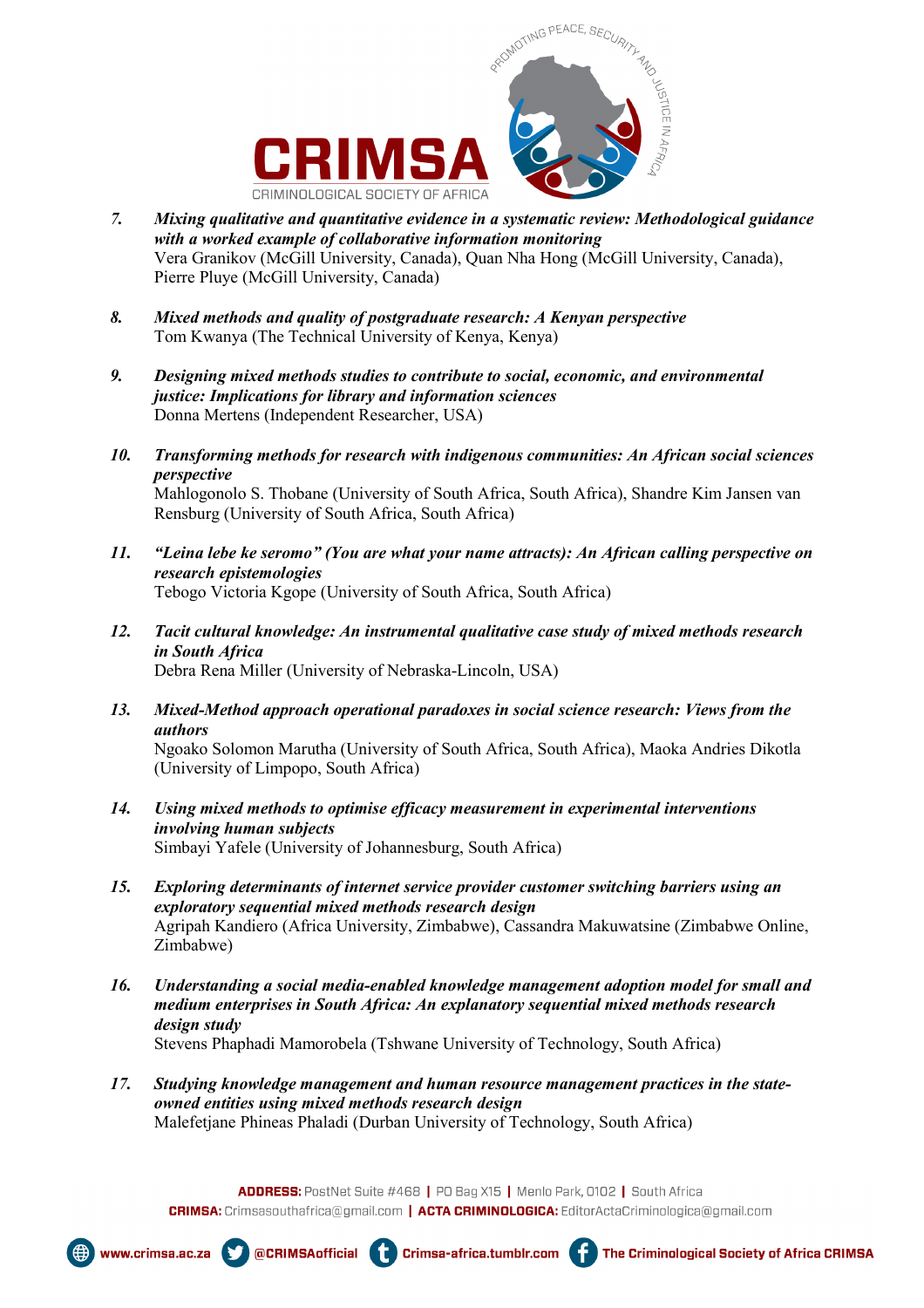



- *18. [Using mixed methods research to explore user loyalty in selected academic libraries in Ghana](about:blank)  [with an emphasis on rigorousness](about:blank)* Dominic Dankwah Agyei (University of Health and Allied Sciences, Ghana)
- *19. [A mixed methods research study exploring customer satisfaction with the quality of service in](about:blank)  [university libraries in Sri Lanka](about:blank)* Chaminda Chiran Jayasundara (University of Kelaniya, Sri Lanka)
- *20. [The contribution of multi-methods to the understanding of disaster management practices of](about:blank)  [community libraries](about:blank)* Sabelo Chizwina (Sol Plaatje University, South Africa)
- *21. [Application of multi-methods in understanding knowledge retention in the cross-border](about:blank)  [mergers of the telecommunications industry in Lesotho](about:blank)* Tahleho Emmanuel Tseole (National University of Lesotho, Lesotho)
- *22. [Use of multimethods in assessing records management practices in the judiciary of Namibia](about:blank)* Beauty Matongo (National Archives of Namibia, Namibia)
- *23. [Application of mixed method research in studying the use of artificial intelligence for the](about:blank)  [management of records](about:blank)* Ngoako Solomon Marutha (University of South Africa, South Africa), Mashilo Modiba (University of South Africa, South Africa)
- *24. [Relevance of mixed methods research in developing a framework for digitising records and](about:blank)  [archives](about:blank)* Godfrey Tsvuura (Zimbabwe Open University, Zimbabwe)
- *25. [Mixing of research methods in investigating digital archiving practices at selected public](about:blank)  [universities in Kenya](about:blank)* Juliet A. Erima (Moi University, Kenya), Francis Garaba (University of KwaZulu-Natal, South Africa)
- *26. [Application of the convergent mixed methods research design in the study of email records](about:blank)  [management in Zimbabwe's central government](about:blank)* Samson Mutsagondo (University of Zimbabwe, Zimbabwe)
- *27. [Adoption of open education resources at a higher education institution using explanatory](about:blank)  [sequential mixed methods research design](about:blank)* Agipah Kandiero (Africa University, Zimbabwe)
- *28. [Professional development needs of distance education staff: A mixed-methods explanatory](about:blank)  [sequential study](about:blank)* Jennifer Joyce Roberts (University of South Africa, South Africa)
- *29. [A research dashboard for aligning research components in research proposals, theses, and](about:blank)  [dissertations in library and information science](about:blank)* Dennis Ng'ong' Ocholla (University of Zululand, South Africa)







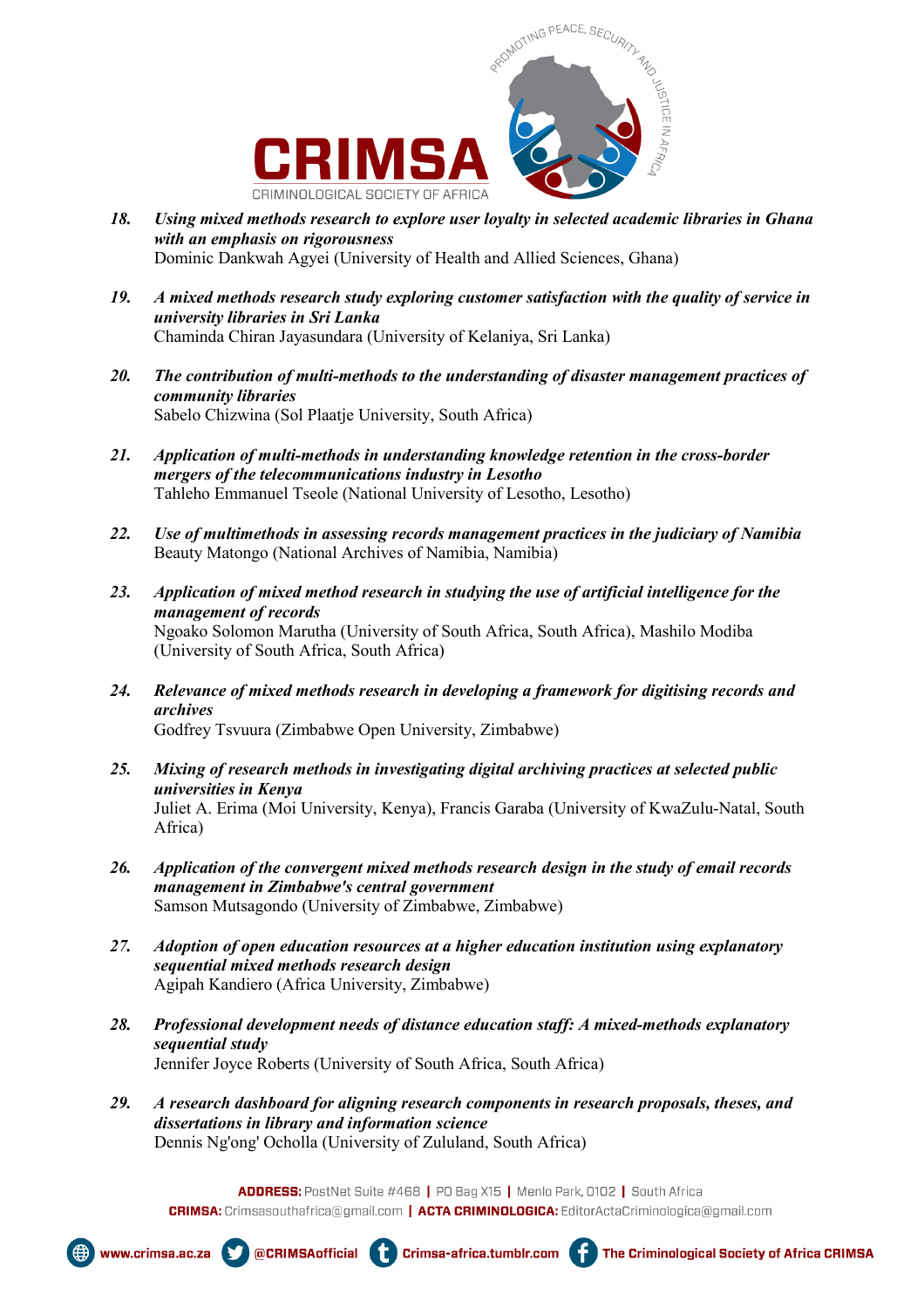

## **JOURNAL ARTICLES**

- Cinini, S.F. & Mkhize, S.M. (2021). An exploration of the safety and security experiences of African foreign nationals in Durban, South Africa. *Journal of African Foreign Affairs*, *8(3)*, 27-47. <https://doi.org/10.31920/2056-5658/2021/v8n3a2>
- Jansen van Rensburg, S.K. (2021). Doing gender well: Women's perceptions on gender equality and career progression in the South African security industry. *South African Journal of Industrial Psychology, 47*, 1-9. <https://doi.org/10.4102/sajip.v47i0.1815>
- Mbhele, N.M, & Singh, S.B. (2019). A criminological exploration of patrons' interaction with bouncers. *Acta Criminologica: African Journal of Criminology & Victimology, 32(1)*, 76-95.
- Mbhele, N.M., Mphatheni, M.R., Mlamla, N.E., & Singh, S.B. (2020). The impact of the Private Security Industry Regulation Act and other legislative frameworks on South African drinking establishments. *International Journal of Criminology and Sociology, 9,* 1811- 182.

## **CRIMSA MEMBERSHIP (NEW/RENEWAL) AND MEMBERSHIP FEES: 2021**

Membership of the Society (renewable annually) includes receipt of all annual editions and special editions (e-journal) of the Society's Journal, *Acta Criminologica: Journal for Southern African Criminology; CRIMSA News* newsletter and other Society information. Members can also avail themselves of the discounted registration fee for the Society's biennial conference. The Society also provides support funding for regional colloquiums.

An online membership form is available at: [www.crimsa.ac.za](http://www.crimsa.ac.za/) [\(CRIMSA Membership\)](about:blank).

## **STUDENT MEMBERS**

#### **Undergraduate and postgraduate students:**

Electronic journal (only)  $\omega$ , R150.00 (US\$15.00) for the financial year.

*NB: Proof of current student registration should be attached to the proof of payment.* 

## **Active individual members:**

Active members are individuals with a four-year bachelor degree or a post-graduate qualification (who are not currently registered as fulltime students).

Electronic journal (only)  $\omega$  R300.00 (US\$30.00) for the financial year.

ŧ

#### **Institutional membership:**

Only Hard copy of journal  $\omega$  R1 000.00 (US\$130.00)\* inclusive of postage and handling.